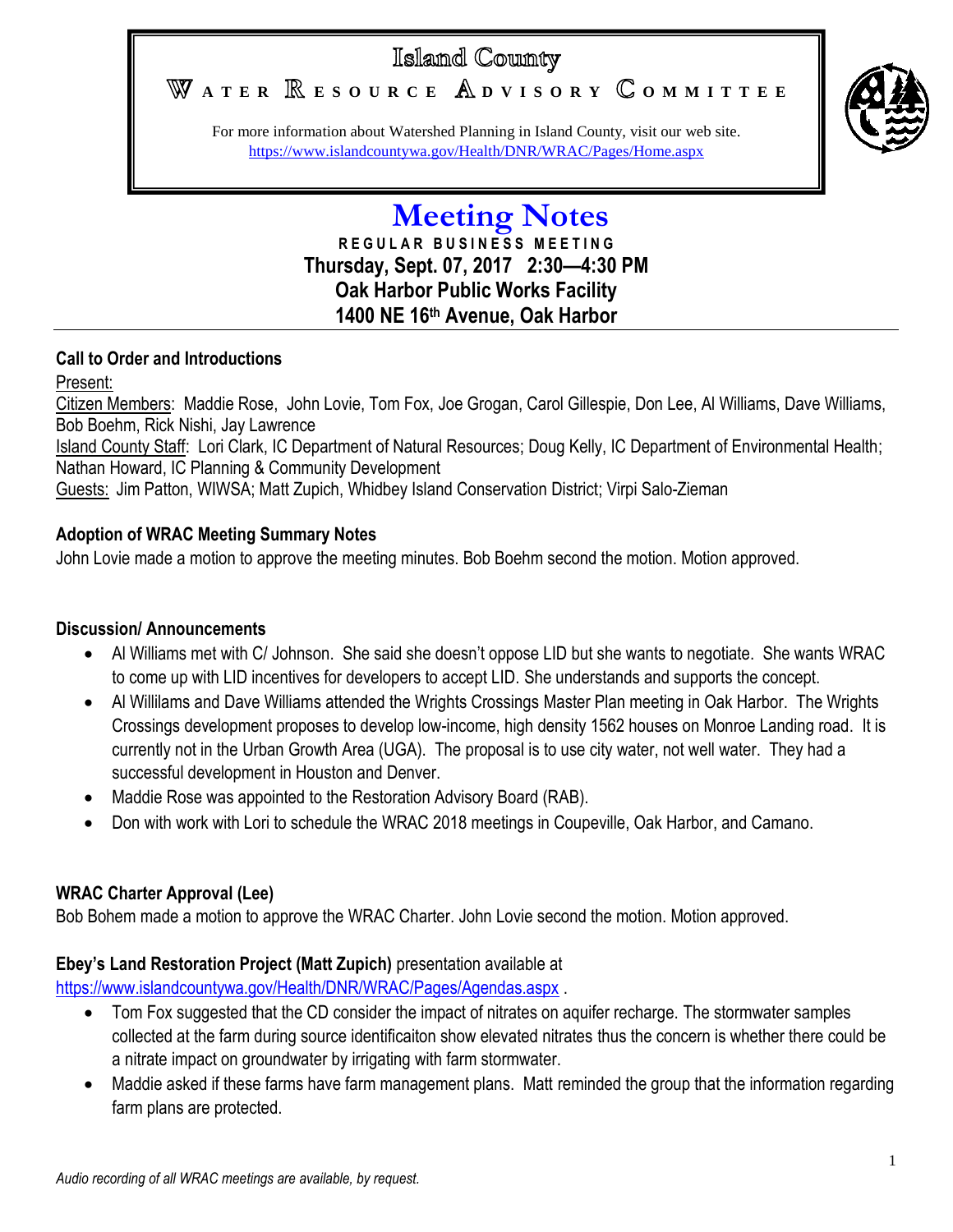#### **Group A Service Area/ Independent Wells Discussion (John Lovie)**

- Counties have responsibility to verifying Group A systems.
- Independent wells have no restriction in a Group A service area.
- Pierce County code WIWSA Board members discussed and voted to approach the WRAC with a request to advise the Island Commissioners in Island County Code.
- Whatcom County recently updated their CWSP and worked with Pierce County to include this language in their CWSP.
- Al Williams feels that this gives Group A system priority to water service rights and reduces personal property water rights.
- Tom Fox recommends that the WRAC moves this language to the Board for consideration for similar language for Island County Code and direct Island County staff to develop a draft and bring it back to the WRAC for review. John Lovie second the motion. Approved.
- Don Lee and John Lovie can provide a letter and attend a work session. Needs to get on the 2018 work plan.

## **CWSP Update (Nathan Howard)**

- Island County is a critical water supply service area which requires adherence to the Water System Coordination Act.
- When Island County updates the CWSP, a resolution will be needed from the Board to establish a water utility coordinating committee (WUC).
- Nathan is looking at benchmark studies from Jefferson, King, Kitsap, Pierce, Skagit, Vashon, Whatcom to evaluate the elements and codes addressed in the CWSP to see where the Island County CWSP is similar and where it is different. Nathan will bring this to the WRAC to help guide priority areas to address. The prioritized list will be moved to the Board for consideration.
	- $\circ$  "13. Urban Growth Area and Group A Service Areas In accordance with the Pierce County Comprehensive Plan, if an existing lot of record or a proposed lot is inside an urban growth area, as defined by Chapter 36.70A RCW, or within the service area of a Group A public water system with the willingness and capacity to serve, then it may not use a well, or establish a Group B water system as a water source unless the designated service provider states in writing that it will not or cannot furnish water service to the property within 120 days, or the water system cannot meet the timely and reasonableness provisions of Pierce County's Coordinated Water System Plan.
	- $\circ$  This provision shall not limit the right of the water purveyor to require a property owner to comply with conditions in order to receive water from the provider; including but not limited to payment of fees and/or paying additional infrastructure charges. If a designated service provider conditions providing water upon such requirements, the provider shall not be deemed to have refused to provide water"
- Virpi added that a receivership rule is needed in the IC CWSP. Pierce County took a very strict stance on the receivership rule in their CWSP.
- The definition for timeliness and reasonableness is critical to all of the policies.
- The WRAC expressed willingness to assist Nathan in researching the CWSP topics.
- Don Lee just asked if Bill Poss could come to preset to the WRAC on current Island County Public Works LID efforts.

## **Public Comments**

No Public Comment